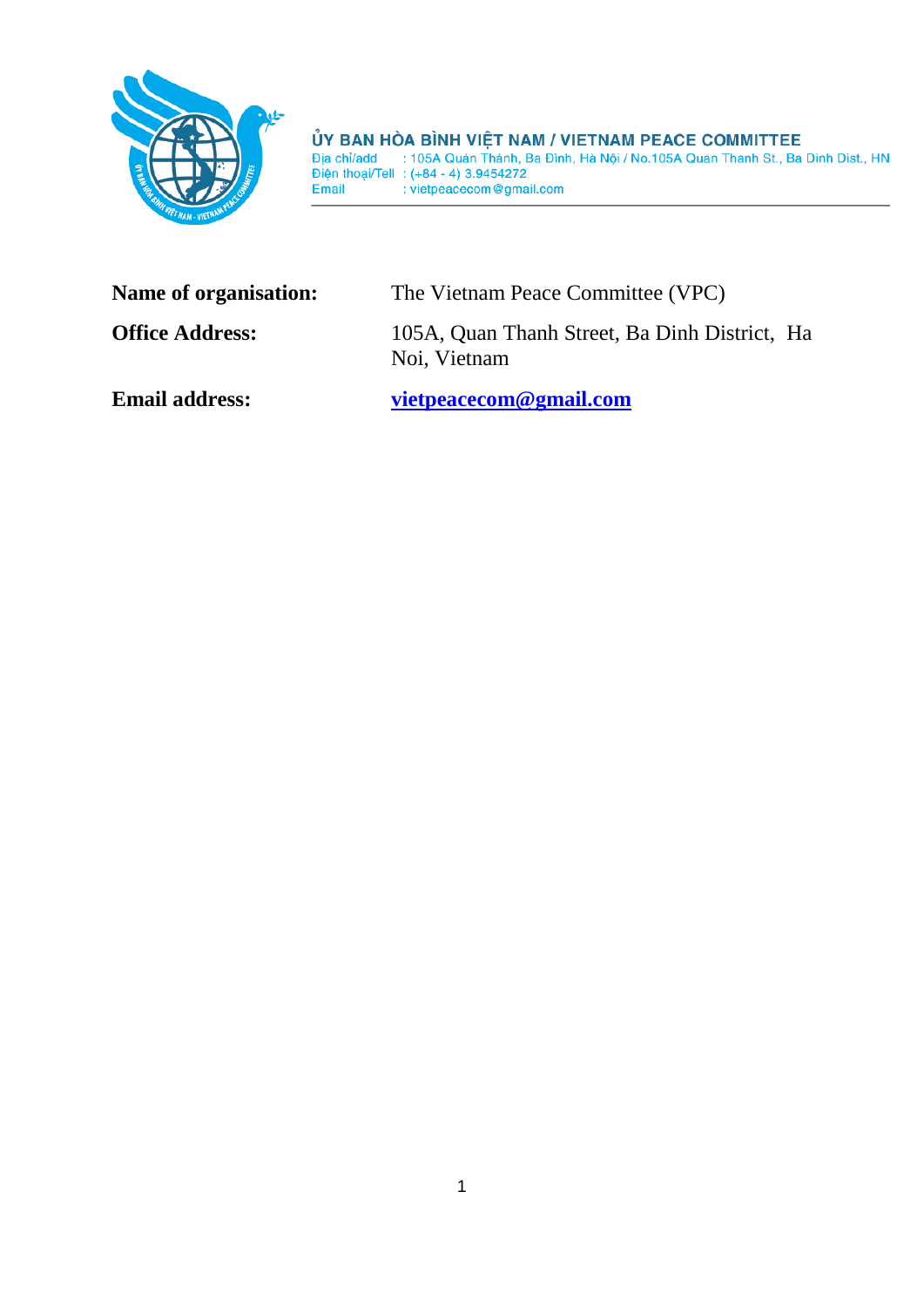

## **Contribution from the Vietnam Peace Committee on the implementation of human rights in Vietnam**

The Vietnam Peace Committee (VPC) would like to share its views about Vietnam's achievements in the protection and promotion of human rights since 2014.

In recent times, Vietnam has tirelessly worked to improve its legal system and ensure legal enforcement of human rights in all aspects, including civil and political rights. The achievements recorded in the protection of civil and political rights of the people showcase the strong commitment and unceasing effort of the State of Vietnam in the context of outstanding social and economic hardships.

1. The Constitution, adopted by the National Assembly on 28/11/2013 and became effective on 01/01/2014, has further institutionalised the promotion and protection of human rights, in accordance with international standards of human rights. The 2013 Constitution, with 11 chapters and 120 articles, reserves Chapter II with 36 provisions on fundamental rights and obligations of citizens.

2. Vietnam is a multi-religion country with the presence of many major religions in the world including Buddhism, Catholicism, Protestantism, Islam and other domestically originated religions. All religions co-exist in harmony and are intertwined with the traditional beliefs of Vietnamese ethnic communities. Vietnam always respects and implements consistently policies ensuring freedom of belief and religion. This is affirmed in the 2013 Constitution, the Law on Belief and Religion (effective from 01/01/2018), and 2 Government decrees on implementation of the Law on Belief and Religion.

3. Great efforts toward sustainable development have brought positive results in developing the economy and ensuring social justice. (Vietnam registers GDP growth rates of 6.6 percent, 6.21 percent and 6.81 percent in 2015, 2016 and 2017, respectively)..

4. Hunger eradication and poverty reduction has always been one of the core goals of the State and people in Vietnam. The poverty rate was reduced from 7 percent in 2015 to an estimated 5.2 percent in 2016. The coverage of insurance increased from 77 percent of the population in 2015 to 83.8 percent in 2017, or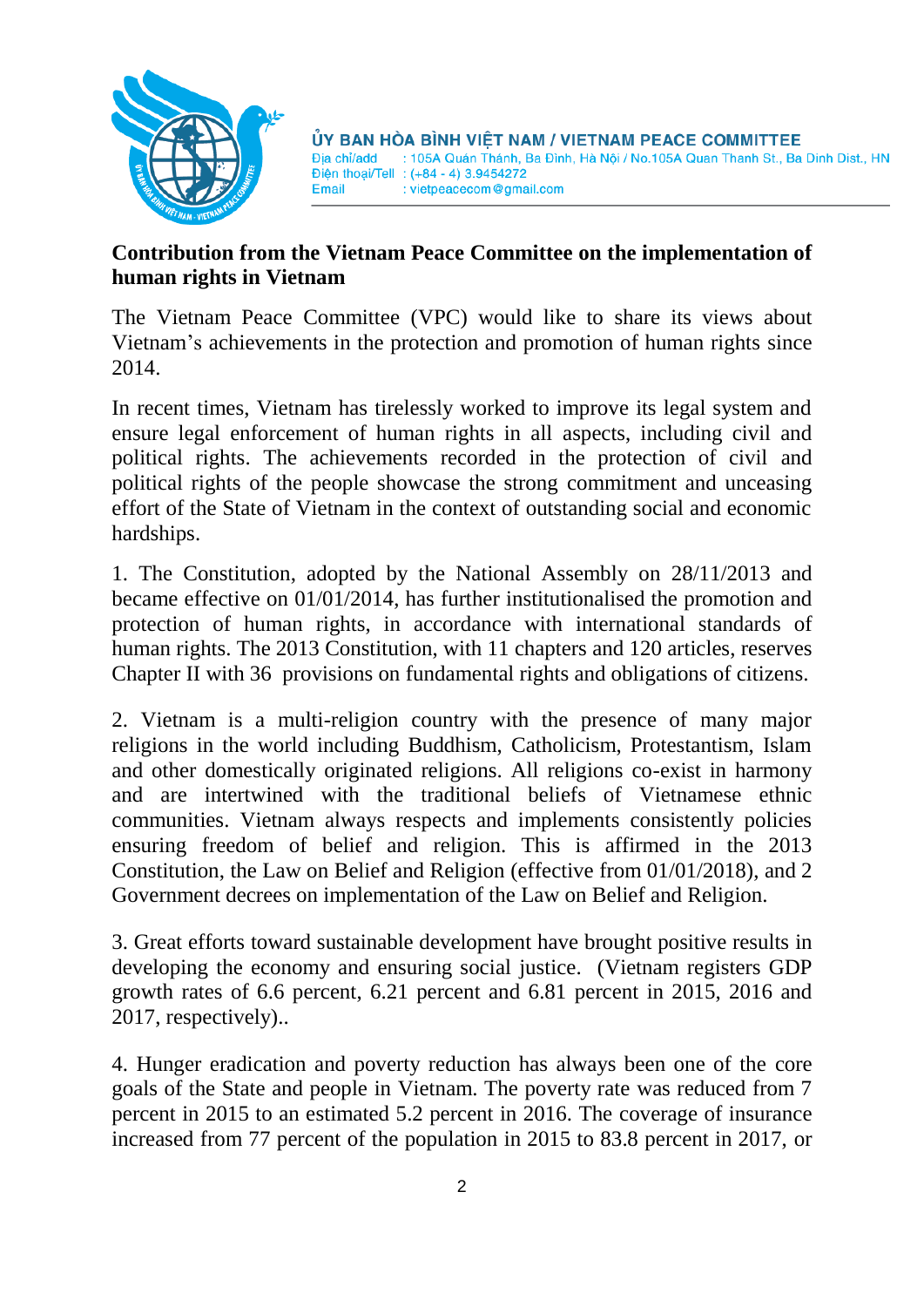78.2 million persons. The rate of the poor and near-poor participating in insurance reached 77 percent in 2016.

5. Ensuring the right to education is always considered one of the top priorities in development strategy. Despite tight constraints, Vietnam still maintains 20 percent of the state budget spending for education. Investment in fundamental infrastructure has got averagely 15 percent of total public expenditure for education and training. In 2014, the Government promulgated Decree No. 20/2014/ND-CP on universalisation of education and eradication of illiteracy, Decree No.06/2018/ND-CP providing, free lunch for pre-school kids, gradeschoolers in areas of ethnic minorities, etc.

With such efforts, all the 63 provinces and centrally-administered cities have succeeded in universalisation of pre-school education for 5 year-old and primary education. In 2016, the literacy rate of people aged 15-35 years and 15- 60 years nationwide was 98.69 percent and 97.73 percent, respectively.

6. Vietnam has 7 million people with disability, or 7.8 percent of the nationwide population, among them 48 percent are women and 28.3 percent children. Programs and plans for people with disability have been carried out effectively. So far, allowances have been provided to 896.644 people with severe disability and special disability.

7. The Vietnamese Government has made consistent efforts to help people enjoy their rights, with priority given to women, children and people of ethnic minorities.

Women play more and more important roles in the political system, economy, culture and society. The rate of Vietnamese women deputies to the National Assembly in the 2016-2021 tenure reaches 26.72 percent, up 2.62 percent from the previous tenure; the rate of women members of People's Councils at the provincial level is 26.54 percent (up 1.37 percent); at the district level, 27.85 percent (up 4.88 percent); and at the ward level, 26.59 percent (up 4.88 percent).

Children's right to participate has been impulsed by the implementation of program on promoting the right of children to participate in child issues for the 2016 – 2020 period (following Decision No 1235/QD-Ttg dated 3/8/2015). In June 2017, Ho Chi Minh City launched the first Children's Council in Vietnam, helping children to raise their voices, recommending policies related to them. This model has been followed in Hanoi, Binh Dinh, Quang Ninh and Yen Bai.

Chances have been created for people of ethnic minorities to join the political system, social management and state management. 86 deputies to the 14<sup>th</sup> National Assembly (2016-2021) belong to ethnic minorities (17.3 percent).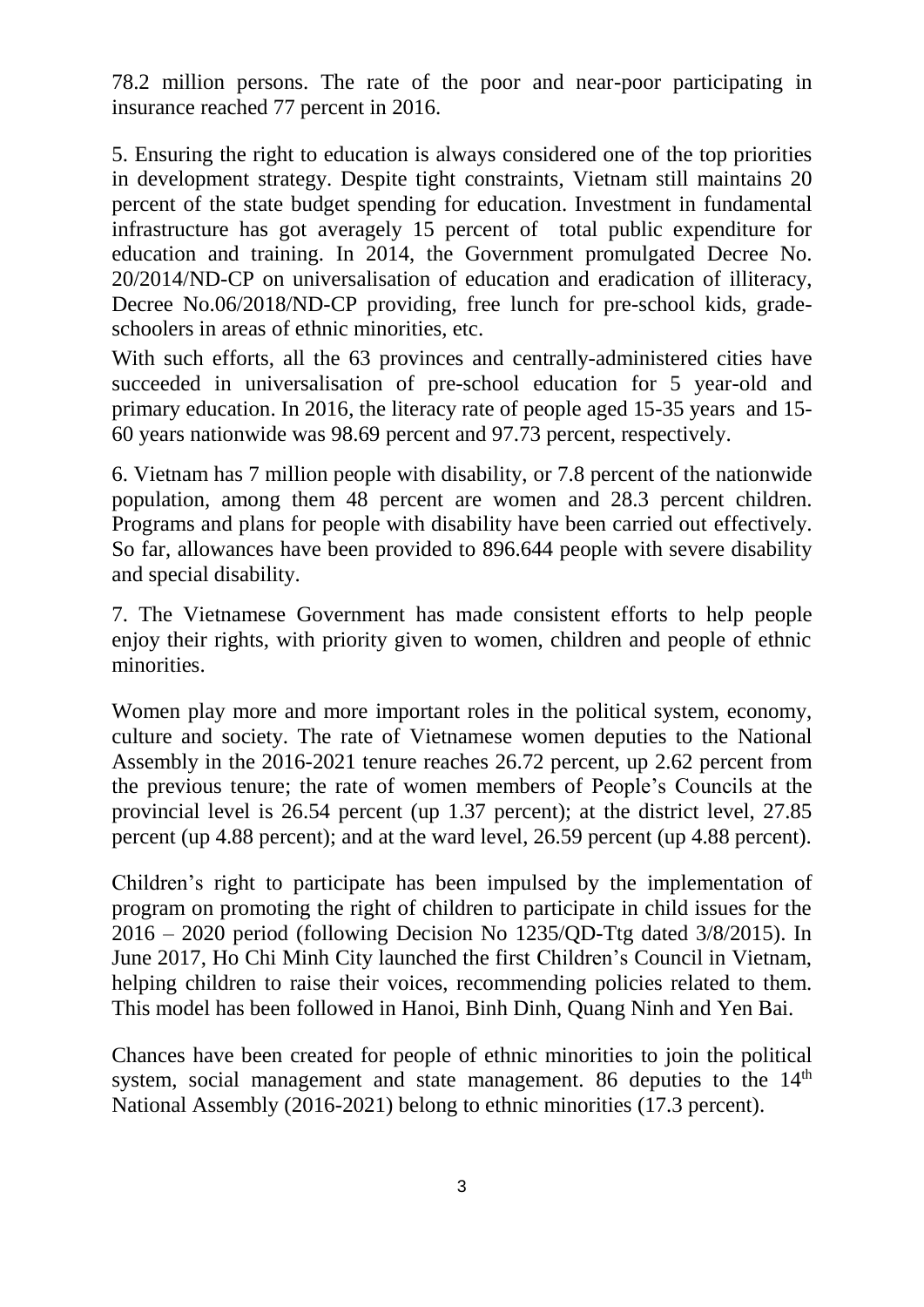8. The Vietnamese people enjoy freedom of speech and expression. The development of socio-political organisations, mass organisations and professional organisations has contributed to create mechanisms for people to express their aspiration and participate in social management. Every week, a Cabinet member is responsible for answering citizens' questions through live TV and radio programmes.

9. The Law of the Press (amended in 2016 and effectiveas of 01/01/2017) shows the clear spirit of 2013 Constitution, which defines the right to freedom of the press and information, emphasizes the right to creativeness of press writings, to provide and approach information, and to raise ideas for criticism, petition, appeal and denunciation over the press.

The press keeps developing and has become information forums of social organizations and people's organisations, and a tool to protect the right of the people and monitor the implementation of laws and policies. Criticisms from the media and feedbacks from the people have contributed a great deal to the fight against corruption and wrongdoings in Vietnam.

By December 2017, there are 849 news organs with 1,111 printed newspapers (compared to 1,084 in 2013); 196 press offices and e-magazines; 67 radio and television stations with 182 channels; 01 national news agency, 196 enewspapers and thousands of e-portals on the Internet. Vietnam has 18,000 registered journalists Facebook, Twitter and other networks have become very popular among Vietnamese, especially the younger generation. Currently, there are 58 million Facebook accounts in Vietnam, 28.35 percent of Vietnamese households have access to the Internet, with 50 million users (compared to 30.8 million in 2013)..

Vietnamese now have access to 75 international television channels, including CNN, BBC, Bloomberg, Australia Network, and those from France, Germany, Italia, Korea and China… All the big news organs are accessible to Vietnamese, including Reuters, BBC, VoA, AP, AFP, CNN, Kyodo, The Economist and Financial Times…

10. Vietnam has also had a variety of campaigns to raise people's awareness of human rights protection with cooperation between the government and nongovernmental organisations (NGOs). Forums and conferences have been held with the participation of domestic and international scholars to discuss ways to improve the efficiency of human rights promotion in the country.

The right to form associations/ organisations was defined in the 2013 Constitution. By December 2016, there are more than 52.500 associations/ organisations representing people from all walks of life including youth, women, workers, farmers, people with disabilities, scientists, professors, workers,…